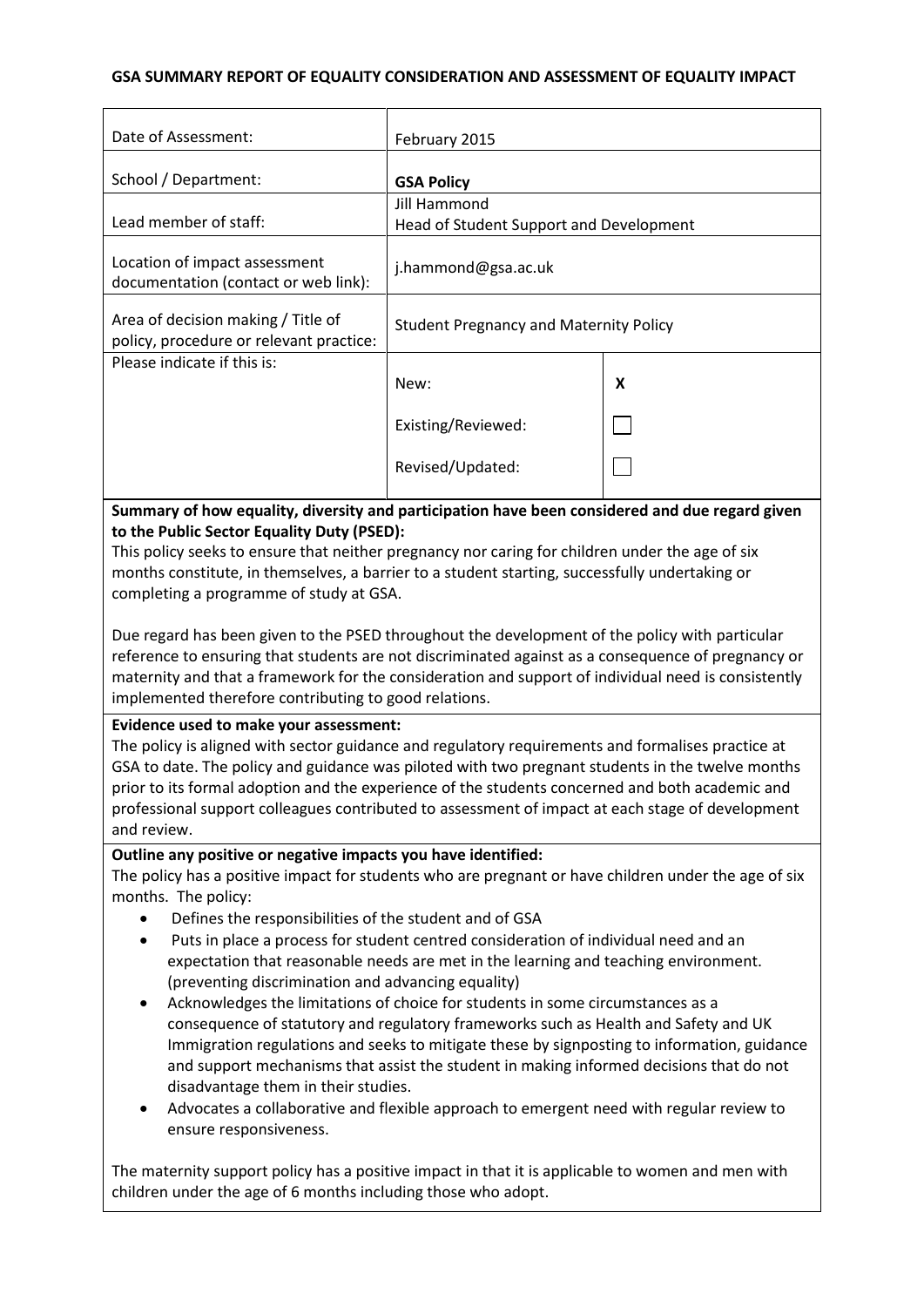### **Summary of the actions you have taken or plan to take as a result:**

(Please attach your action plan)

- The student support department will continue to support students and staff in the development pregnancy and maternity support plans ensuring consistency of implementation in response to individual need and supporting staff capability.
- Implementation will be monitored and the policy reviewed on a three yearly cycle with earlier review where evidence suggests this is necessary or where the regulatory framework changes.
- The GSA Leave of Absence Policy has been reviewed and aligned with this policy ensuring that pregnancy and maternity is a valid reason to apply for leave of absence.

The policy is not anticipated to have a negative impact on any protected characteristic.

## **Summary of what you anticipate will change as a result of your actions and where / when these will be reported and reviewed:**

It is anticipated that GSA's approach to pregnancy and maternity support will be more firmly understood in an equality context and this will contribute to the further development of inclusive learning and teaching practice for all.

Student complaints and academic appeals arising in relation to the implementation of this policy will be reported and through the academic committee structure and any quality enhancement issues arising addressed.

**State how these changes will contribute to the delivery of GSA's equality outcomes:** The development and implementation of this policy will contribute to Equality Outcome 2 in relation to sexual orientation and to Equality Outcome 7 as it impacts on inclusive curriculum development and engagement with diverse identities.

## **The outcome of your assessment:**

No action – no potential adverse impact

Amendments or changes to remove barriers / promote positive impact **X**

Proceed with awareness of adverse impact

#### **Sign-off, authorisation and publishing:**

#### **Review Lead**

| Name      |                                         |
|-----------|-----------------------------------------|
|           | Jill Hammond                            |
| Position  |                                         |
|           | Head of Student Support and Development |
| Signature |                                         |
|           | Jill Hammond                            |
| Date      |                                         |
|           | February 2015                           |

#### **Executive Lead**

| Name      |                  |
|-----------|------------------|
|           | Craig Williamson |
| Position  |                  |
|           | Registrar        |
| Signature |                  |
|           | Craig Williamson |